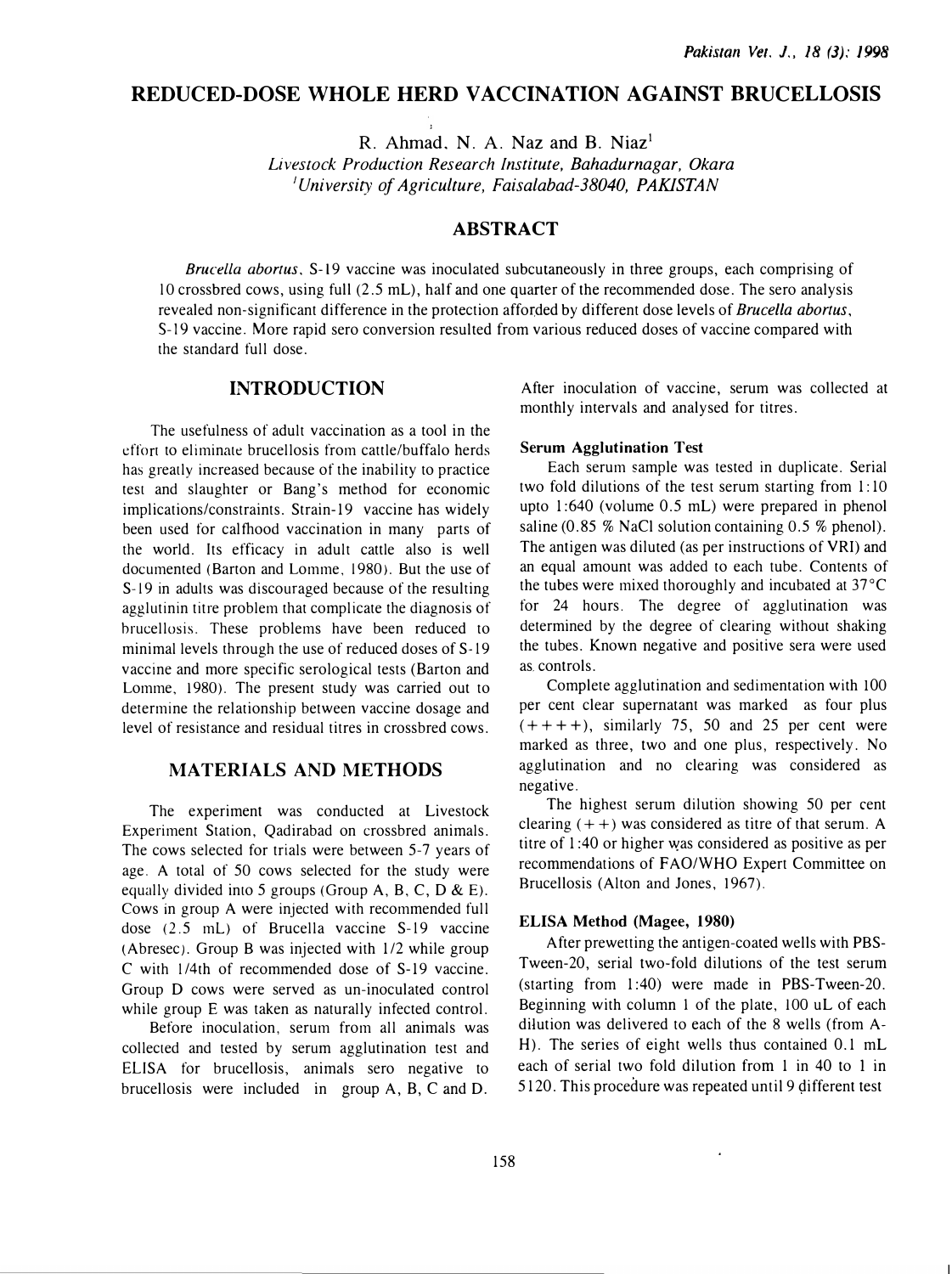| Group        | Title      | Months post inoculation  |                |                |                |                |                |       |           |  |
|--------------|------------|--------------------------|----------------|----------------|----------------|----------------|----------------|-------|-----------|--|
|              |            | $\overline{\phantom{a}}$ | $2 - 5$        | 6              | 7              | $8 - 12$       | $13 - 18$      | 19    | $20 - 24$ |  |
| A            | 40         | 6                        | 1              |                |                | $\overline{2}$ | 4              | 4     | 8         |  |
| (Full        | 80         | $\overline{\mathbf{c}}$  | 2              | 2              | 2              |                | 2              | 2     |           |  |
| Dose)        | 160        | $\overline{c}$           | 2              | $\overline{c}$ | 2              |                | $\overline{c}$ | 2     |           |  |
|              | 320        |                          | 2              | $\overline{c}$ | 3              |                | $\overline{c}$ |       |           |  |
|              | 640        |                          | 3              | 4              | 3              |                |                |       |           |  |
|              | <b>GMT</b> | 60.6                     | 211.12         | 278.57         | 259.92         | 160.0          | 91.89          | 85.74 | 49.24     |  |
| B            | 40         | 2                        | 1              |                | 4              | 7              |                |       |           |  |
| (Half        | 80         | 4                        | 4              | 3              | 4              | 3              |                |       |           |  |
| Dose)        | 160        | 4                        | 2              | 4              |                |                |                |       |           |  |
|              | 320        |                          | $\overline{c}$ | $\overline{c}$ |                |                |                |       |           |  |
|              | 640        |                          |                |                |                |                |                |       |           |  |
|              | <b>GMT</b> | 119.86                   | 139.28         | 129.96         | 74.64          | 49.24          |                |       |           |  |
| $\mathsf{C}$ | 40         | 2                        | $\overline{c}$ |                | 2              | 4              |                |       |           |  |
| (One         | 80         | 3                        | $\overline{c}$ | 2              |                | 5              |                |       |           |  |
| Quarter      | 160        | 5                        | 4              | 5              | 6              |                |                |       |           |  |
| Dose)        | 320        |                          | $\mathbf{2}$   |                |                |                |                |       |           |  |
|              | 640        |                          |                |                |                |                |                |       |           |  |
|              | <b>GMT</b> | 98.49                    | 121.25         | 149.28         | 121.25         | 64.98          |                |       |           |  |
| $\mathbf D$  | 40         |                          |                |                |                |                |                |       |           |  |
| Naturally    | 80         |                          | 3              | 3              | 3              | 2              | 2              |       |           |  |
| Infected)    | 160        | 3                        | 2              | 2              | 2              | $\overline{c}$ | $\overline{c}$ |       |           |  |
|              | 320        |                          | $\overline{c}$ | 2              | $\overline{c}$ | 2              |                | 3     |           |  |
|              | 640        |                          |                |                | $\overline{2}$ | 2              |                |       |           |  |
|              | 1280       |                          |                |                | 2              | $\overline{2}$ | 2              |       |           |  |
|              | <b>GMT</b> | 129.96                   | 183.79         | 242.51         | 259.57         | 278.57         | 198.57         | 342.9 | 342.96    |  |

| Table 1: Agglutination titres of the animals vaccinated with different doses of S-19 |  |  |  |  |
|--------------------------------------------------------------------------------------|--|--|--|--|
|--------------------------------------------------------------------------------------|--|--|--|--|

sera had been diluted and dispensed. Column 10, 11 and 12 were used for the negative control serum, positive control serum and for PBS-Tween-20, respectively. Unbound antibody was removed by the standard washing procedure (Magee, 1980) after incubation for one hour at 37°C. Anti- species lgG (H & L Chains) antibody conjugated with peroxidase (Gamma Lab., USA) was diluted 5000-fold in PBS-Tween-20 and 100  $\mu$ L of the dilution was added to the appropriate wells and incubated for one hour at 37°C. Unbound conjugated antibody was removed by standard washing procedure. Retained enzyme activity was estimated by the addition of 100  $\mu$ L of a solution of Ophenylenediamine dihydrochloride in phosphate citrate buffer (containing  $H_2O_2$ ) to each well and incubated at room temperature in the dark for 30 minutes. The enzyme reaction was stopped by the addition of 100  $\mu$ L of  $0.2$  N Sulphuric acid  $(H<sub>3</sub>SO<sub>2</sub>)$  to each well. The results were recorded visually. A positive reaction at a dilution of  $1:160$  was taken as positive for brucellosis (Arshad, 1989).

### RESULTS AND DISCUSSION

The antibody titre in group A (inoculated full vaccine dose) persisted upto two years, whereas, in Group B (half dose) and group C (Quarter dose), the anti-body titres started decreasing after 6 months whereas, increasing antibody titres were recorded in Group E (Natually infected), however, the uninoculated control (group D) remained free from any antibody titres against brucellosis during the course of the study (Table 1).

The ELISA detected antibody titres in groups A, B and C till 22 months and the titre dropped after 22 months to doubtfull level. The findings of the present study partially support rhe results of Ahmad ( 1993) who observed antibody titres in 87.0 percent animals for a period of 18-months, vaccinated by full dose of vaccine S-19. The findings do not agree with the observations of Beckett and Diarmid ( 1987) who observed persistent antibody titres in 15. 10 per cent animals upto 4 years post-vaccination with reduced dose of vaccine S-19.